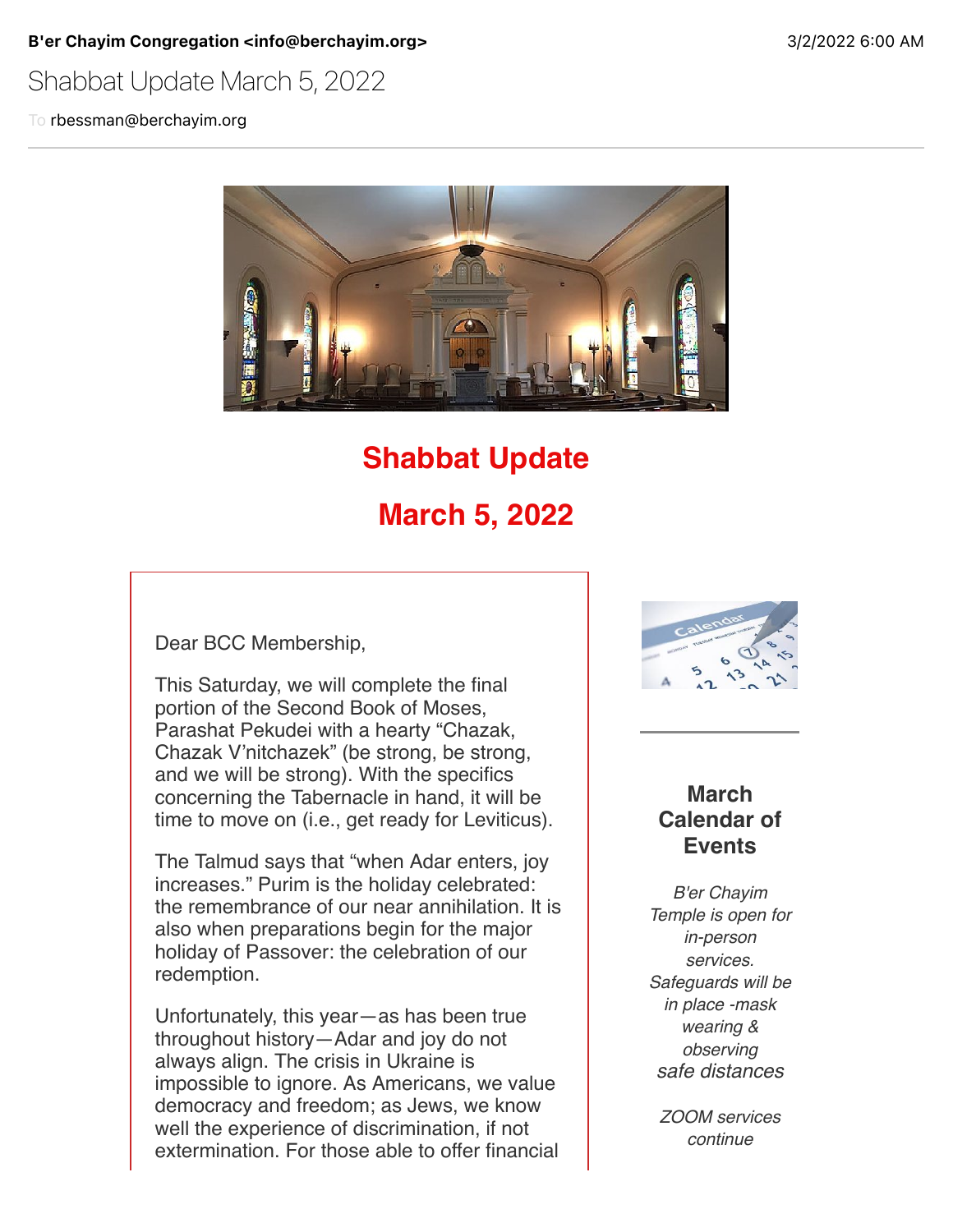support, please click [here](https://click.icptrack.com/icp/relay.php?r=119985007&msgid=899050&act=4970&c=592337&destination=https%3A%2F%2Fwupj.org%2Fgive%2Fukraine%2F&cf=5618&v=4dfda6efaa04bf91e6f0f54c85181bfef1ac27aeeeb2db0f51069a2734eea4c8) to visit the website for the World Union for Progressive Judaism. The WUPJ writes:

"[W]e are working to ensure the safety of our people, assisting with food, warmth, shelter, security, medical attention, and mental health support while establishing a Jewish refugee centre in Poland to welcome families fleeing Ukraine. We are working in coordination with important global organizations such as the Jewish Agency for Israel (JAFI), the American Joint Distribution Committee (JDC), and the World Zionist Organization (WZO) to ensure successful streamlining and to avoid duplication. We are thankful for our partners in the European Union for Progressive Judaism (EUPJ) for ensuring co-ordination and co-operation."

Closer to home and for happier reasons, please click [here](https://click.icptrack.com/icp/relay.php?r=119985007&msgid=899050&act=4970&c=592337&destination=https%3A%2F%2Fberchayim.org%2Fwp-content%2Fuploads%2Fsites%2F73%2F2022%2F02%2FQueen-City-Station-Cornice.pdf&cf=5618&v=3b9e8a361911b29802723a949921ba6ec15fa97de592ec0585533b59e33375e9) to learn how you (or your friends and family) can own a piece of Cumberland history while helping BCT. You will see beautiful pictures of several cornices from the B&O Railroad Queen City Station and a link to the auction's eBay page.

Adult Hebrew continues at 7:00 pm tomorrow, followed by Adult Education at 7:45 pm. Only on Zoom. Saturday, Shabbat Morning Services at 10:00 am, at the temple and on Zoom.

Shabbat Shalom,

Cantor Richard Bessman

# This Week's Torah Portion

*P'kudei*

פִקוּדֵי

**Thursday** March 3 7:00 - 7:45 pm Adult Hebrew 7:45 - 8:30 pm Adult Education "Aseret - The Big Ten" ZOOM only

> Friday March 4 NO **EREV SHABBAT SERVICE**

**Saturday** March 5 10:00 am SHABBAT **MORNING SERVICE** In person & ZOOM



**Yahrzeits for week ending**

**March 5, 2022 Adar-II 5782**

Michael Margolis

Charles A. Togut

Dorothy Feldstein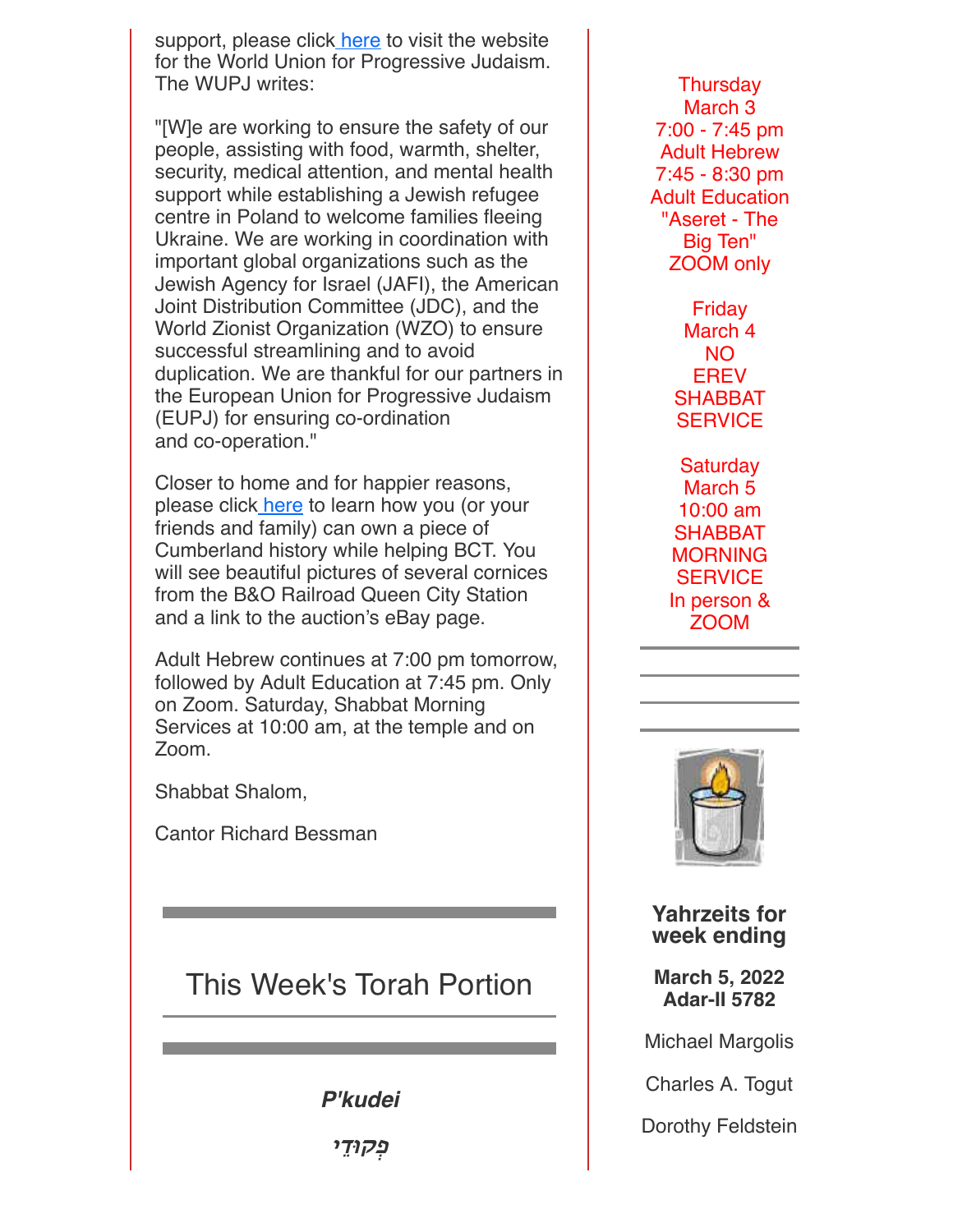## *[The] Records [of the Tabernacle]*

*Exodus 38:21-40:38*

#### **Summary**

- A statistical summary of the materials used for the Tabernacle and an account of producing the priestly vestments are recorded. Moses blesses the Israelites for the work they did. (38:21-39:42)
- Upon God's instruction, Moses sets up the Mishkan and the priests are anointed and consecrated. (40:1-33)
- A description is given of a cloud that covers the Mishkan by day and a fire that burns by night, indicating God's Presence therein. (40:33-38)

Rebecca Kaplon

William E. Lehman

Dorothy B. **Hurwitz** 

Albert Moses **Lichtenstein** 

Harry E. Mendelsohn

Beatrice Weiss

Samuel Hamburger

Warren Everard **McConnell** 

Herman Joseph Miller

> Reva Zelda **Rubinovitz**

Frumma Duk

George Silverman

Joseph H. Gerson

Elias Klawan

**Nettie** Mendelsohn

Catherine Parness

Max Gottlieb

Martin Rothstein

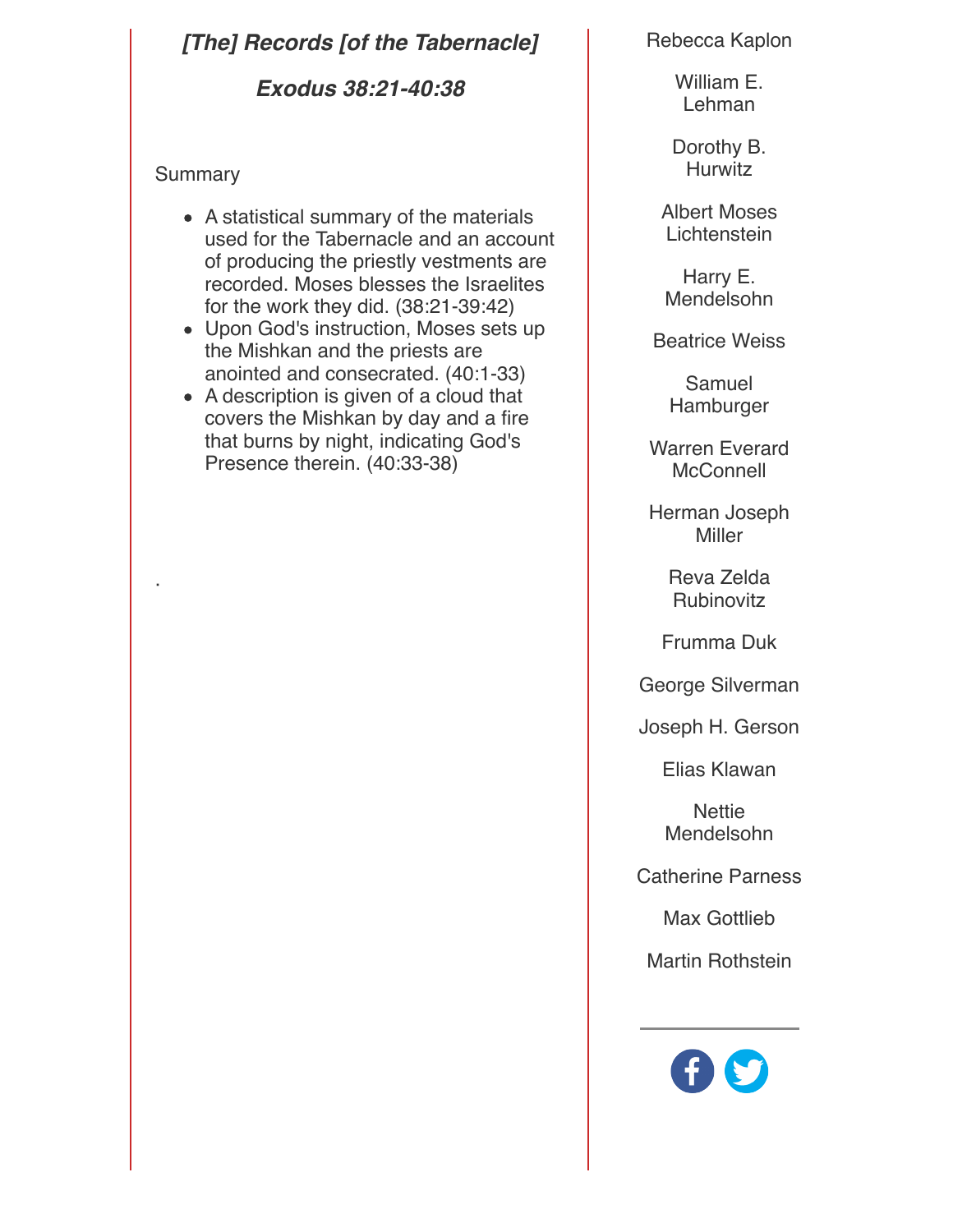

## **Happy Birthday**

**March 2** Bobbi Dubins **March 3** Amy Owens **March 4** Emmanuel Clark **March 6** Eddie Dezen Leah Boggs **March 11** Lee Goldman **March 14** Gail Mandell **March 18** Curtis Friedenberg Alexandra Andrews **March 24** Paul Snow **March 26** Gabriel Goldstein **March 28** David Shapiro Raphael Goldstein **March 30** Barney Leibowitz

## **Happy Anniversary**

**March 10** Francine & Howard **Reynolds** 

**March 28** Barb & Russ **Corwell**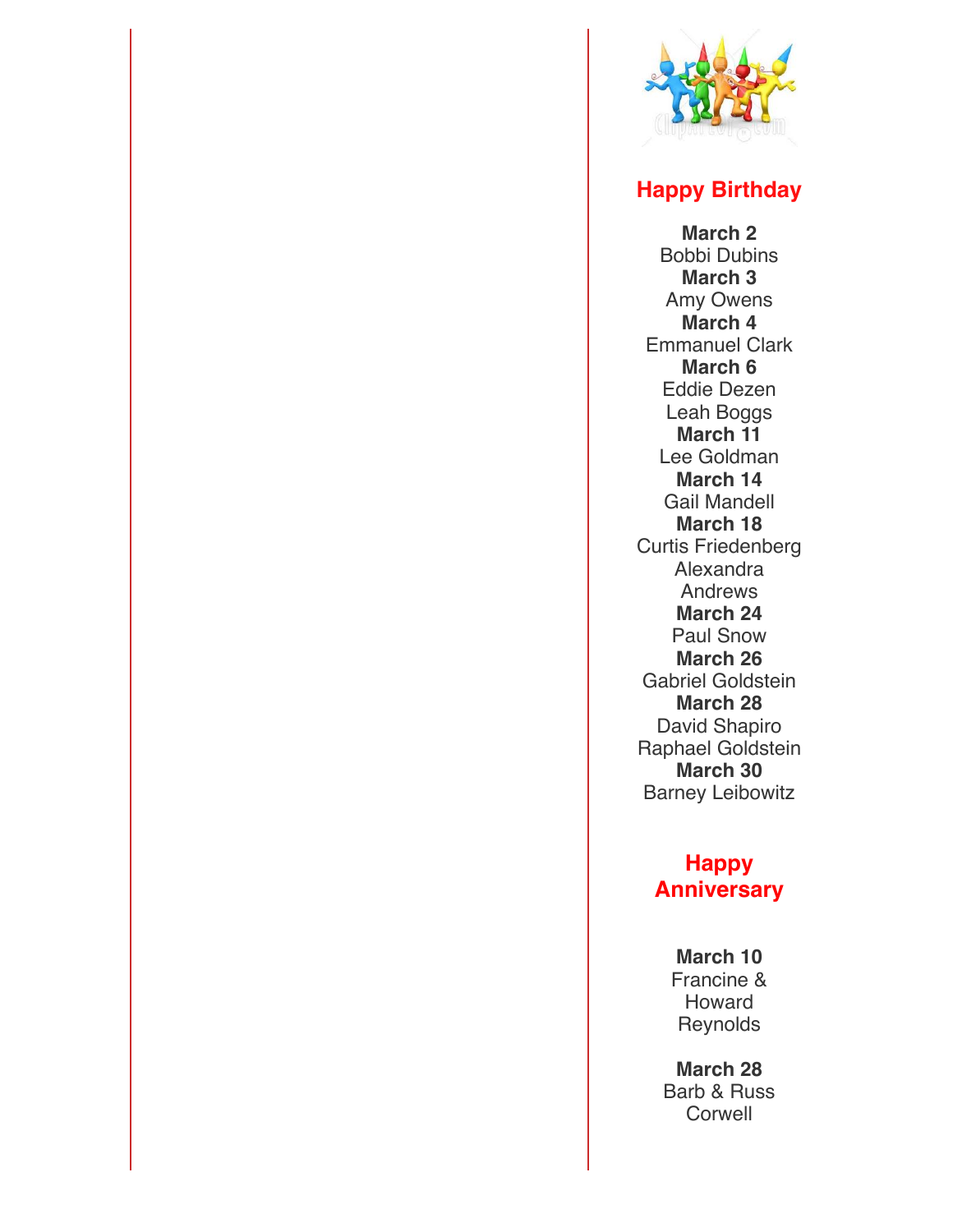share your birthday and anniversaries dates with our friends and families...contact info@berchayim.org



B'er Chayim **Contact** Information:

Temple phone: 301-722-5688

Cantor Bessman email: rbessman@ berchayim.org

#### "Virtual" instructions -

*To watch on Zoom send an email to admin@berchayim.org and the ID and Password will be emailed back to you. The ZOOM Id and Password will be the same each Friday evening. Please*